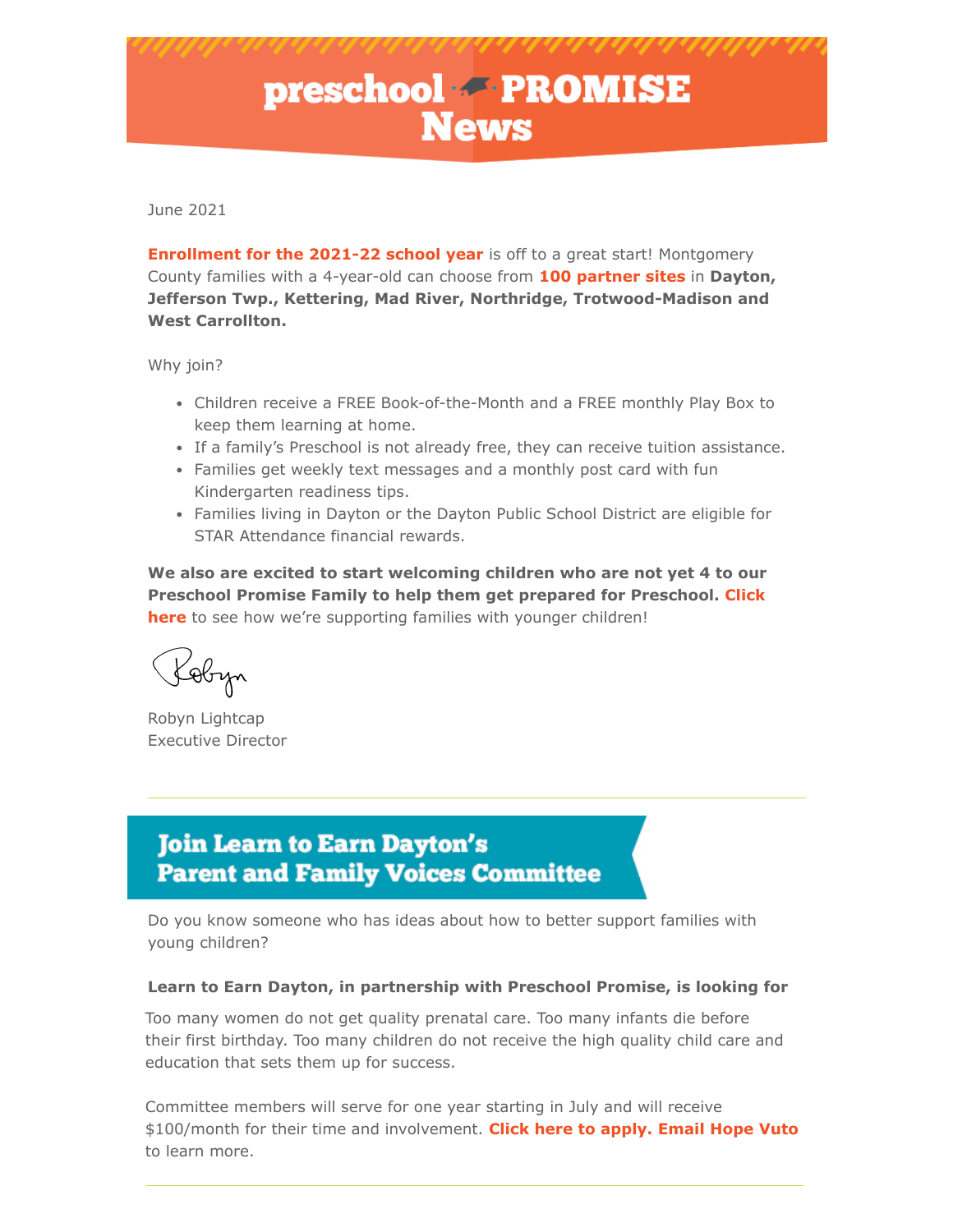## We're hiring for great full- and part-time positions

We have multiple **open positions,** including for parttime Outreach Specialists who will help us enroll new families and spread the word this summer about Preschool Promise. This job entails going to events in the community, participating in canvassing and organizing fun gatherings.



### **Welcome to Preschool Promise's new Career Advisor**



**We're excited to welcome James Cosby, our new Career Advisor and Special Projects Manager. James will be helping early educators create an individualized career path to improve their skills and earn credentials and degrees.** Many people in the field have told us they struggle to navigate returning to school. They're eager to learn about practical, affordable and quality education options.

James, who has a master's degree in counselor education and a bachelor's degree in

communications, most recently was a senior financial aid officer and enrollment specialist at Central State University. He held a similar position at the Modern College of Design in Kettering. He also worked at the University of Dayton and Xavier University.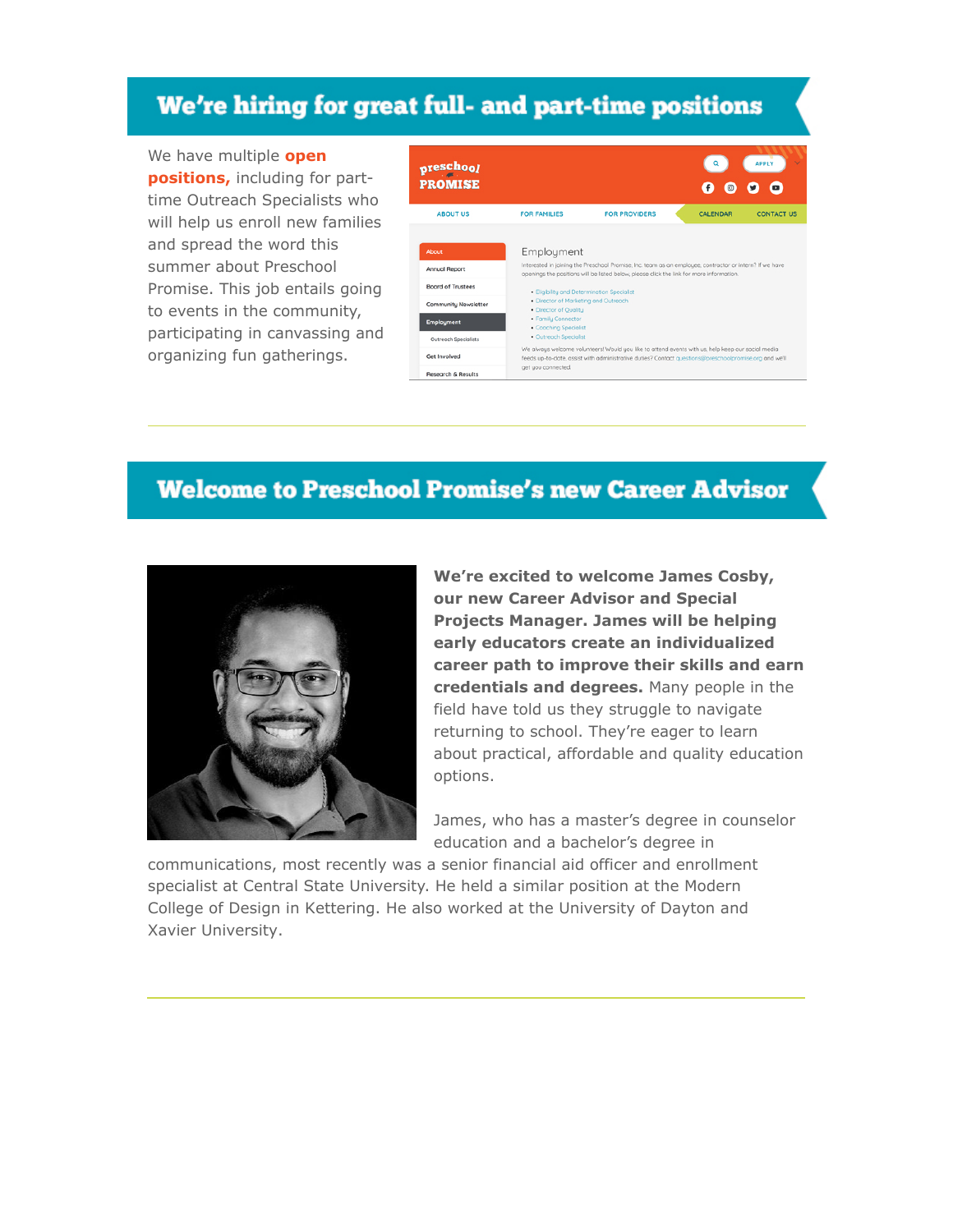## **Congratulations to 5 new early childhood** education grads

Preschool Promise is excited to celebrate four early learning professionals who graduated from Sinclair Community College in May with an associate's degree in Early Childhood Education.

#### **Tiinania Johnson**

#### **Paris Taylor, Miami Valley Child Development Center – MET**

#### **Suzanne VanBibber, Kettering City Schools**

#### **Joneka Walden, Miami Valley Child Development Center – MET**

#### **Diana Wolf, St. Helen Preschool**

Preschool Promise organized a group of teachers who were interested in earning a degree and offered special support to participants who went through the early learning program together. We are excited for their achievement!

## Watch for us on the road

We'll be promoting Preschool Promise at upcoming free movie nights at the Dixie Twin Drive-In. Join us on one of the following evenings:

**Monday, June 7, 9:30 p.m. –** *Despicable Me* **Monday, July 12, 9:30 p.m. –** *The Secret Life of Pets* **Monday, August 2, 9:15 p.m. –** *The Lego Movie*



All children under age 5 will receive a free small drink and small popcorn.

**We're also hosting Story Times every half hour at Just for You Laundromat, 1601 N. Gettysburg Avenue, Saturday, June 12 from 11 a.m. to 3 p.m.** All children under 5 will get a free book, and families will get a free hot dog and chips.

**Look for us at the Juneteenth celebration at the Levitt Pavilion** in downtown Dayton. Opening ceremonies are from 5 p.m. - 7 p.m. Tank and The Bangas will be onstage starting at 7 p.m.